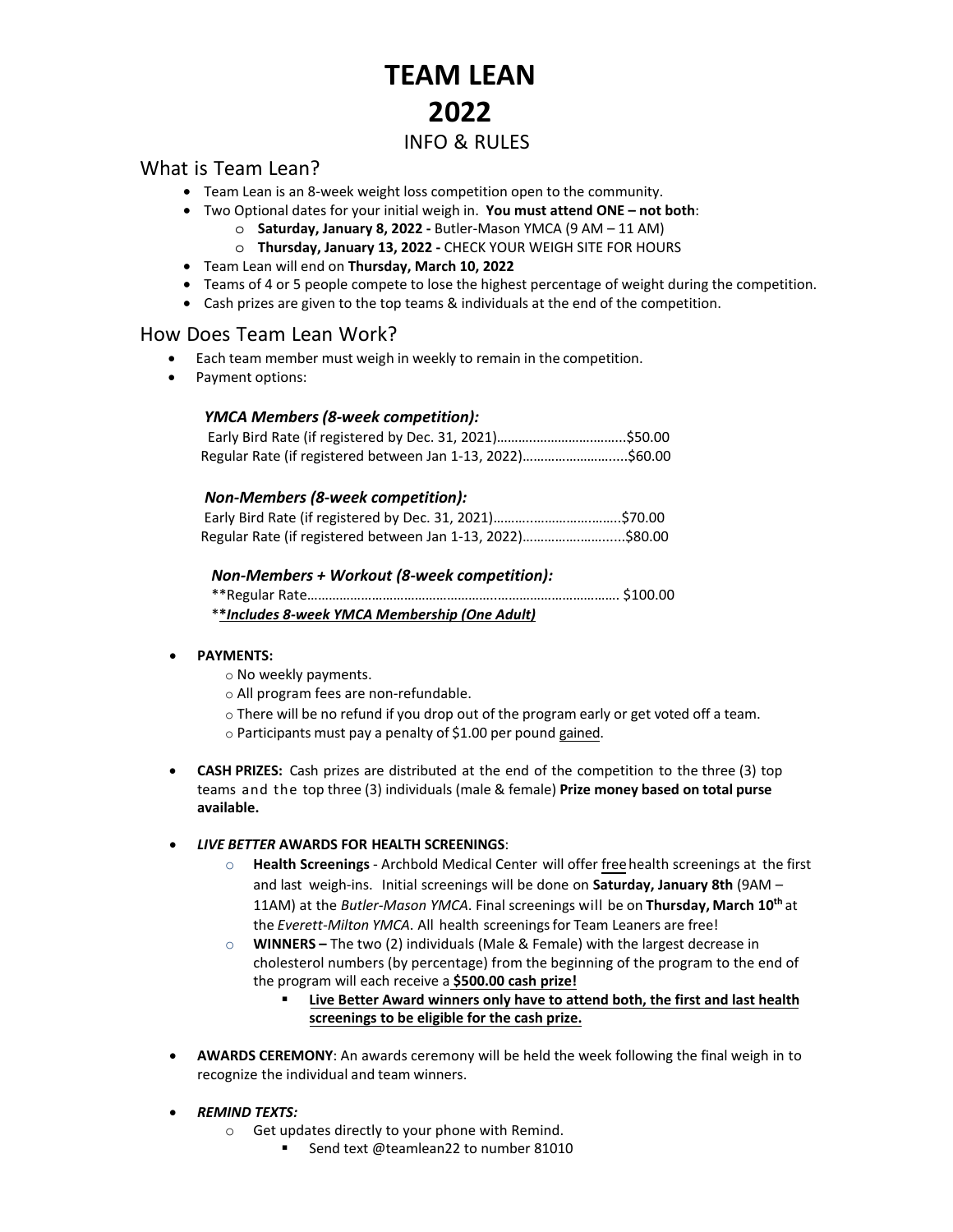## How do teams register?

- Form a team of 4 or 5 people; or sign up as an Individual participant.
- Each team will choose a Team Captain.
- Choose a unique team name. Team names in poor taste may be asked to select a new name.
- The YMCA will not assign you to a team. It is your responsibility to form your own team.
- Early registration period begins in **December**. Each team member needs to complete and sign an Entry Form by the deadline of **January 13, 2022**.
- All entries must be received at the Thomasville YMCA by the deadline date.

## When is the first weigh-in?

• Optional dates are set up for your initial (base line) weigh in. **You must attend ONE - not both**:

| Option #1 | DATE:<br>TIMF:<br>LOCATION: | Saturday, January 8, 2022<br>$9 AM - 11 AM$<br>BUTLER-MASON YMCA (1304 REMINGTON AVE.)            |
|-----------|-----------------------------|---------------------------------------------------------------------------------------------------|
| Option #2 | DATE:<br>TIMF:<br>LOCATION: | Thursday, January 13, 2022<br>CHECK YOUR WEIGH SITE FOR HOURS ALL<br><b>COMMUNITY WEIGH SITES</b> |

## Penalty Rule

THIS RULE ONLY APPLIES TO TEAM LEANERS THAT LOST 30 POUNDS OR MORE IN ANY 2021 TEAM LEAN PROGRAM. THIS INCLUDES YMCA/TEAM LEAN PROGRAMS OFFERED IN NEIGHBORING COMMUNITIES. IF YOU LOST LESS THAN 30 POUNDS OR DID NOT PARTICIPATE IN A 2021 TEAM LEAN PROGRAM THIS RULE DOES NOT APPLY TO YOU.

Rule: You will be subject to penalty if you gain back more than half of your weight lost in the 2021 competition. *For example if you lost 30 pounds, you would be penalized if you gain back more than 15 of those pounds. If you lost 40 pounds, you would be penalized if you gain back more than 20 of those pounds.*

## What is the penalty?

Anyone that meets the criteria for the Penalty Rule would not be credited for new weight loss until their weight drops below their 2021 "halfway" number. The halfway number is based on half of your total pounds lost during the 2020 competition. For example if you lost 30 pounds, your halfway number is 15. If you lost 40 pounds, your halfway number is 20.

## Why has Team Lean been successful?

- Team effort motivates participants to stay focused on losing weight through proper nutrition and exercise.
- Cash prizes motivate participants to remain competitive throughout the 8- week competition.
- Team members can choose their own nutritional plan and exercise program.
- All weights are held confidential. (Not even shared with team members).

#### Are exercise classes offered?

- If you join Team Lean at the \$100 non-member fee an 8 week adult membership is included.
- If you join at the \$70/\$80 non-member fee, no exercise classes will be offered.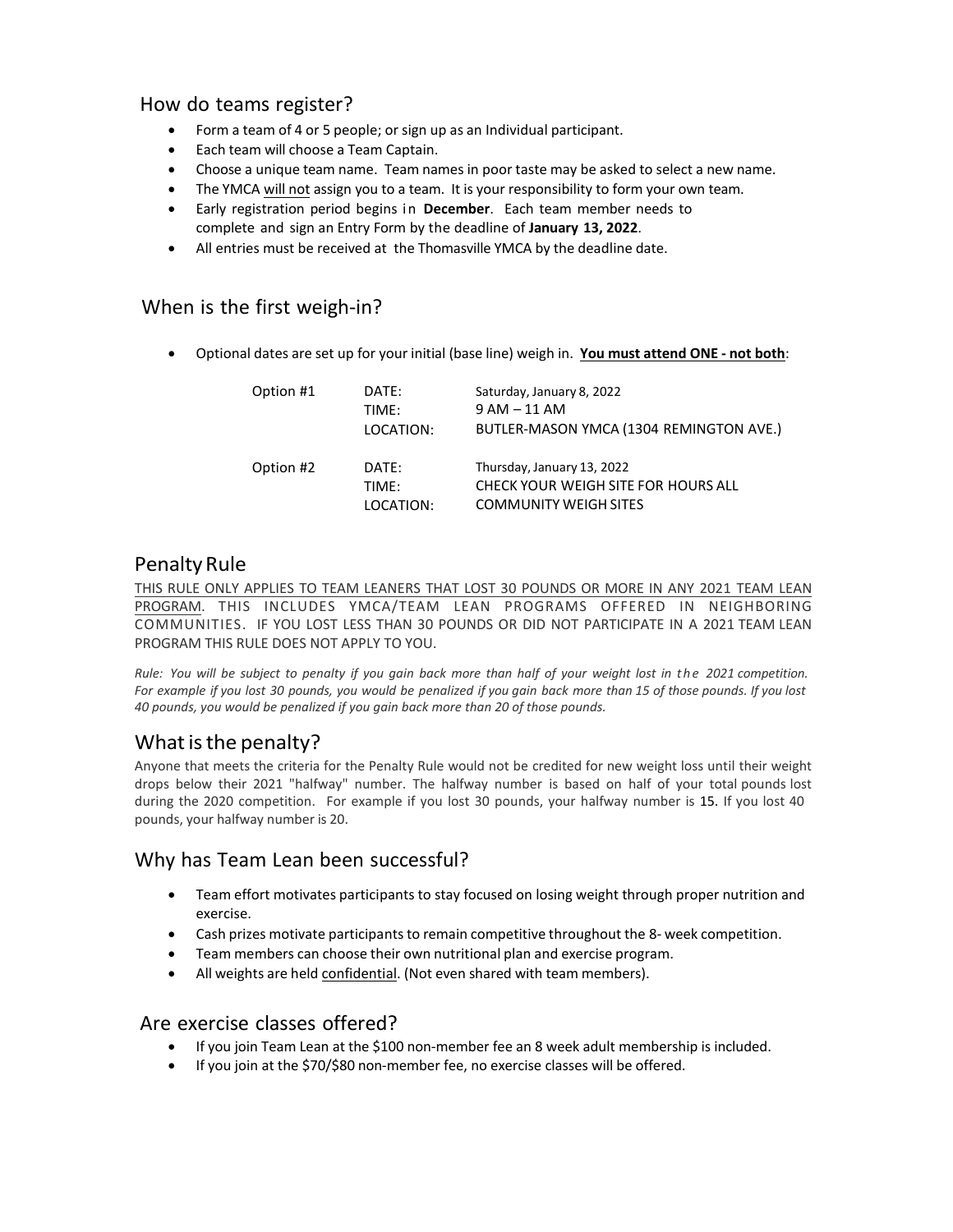• The YMCA offers a wide selection of group exercise classes for its members. Class schedules are available at the YMCA or online at [www.ymca-thomasville.org.](http://www.ymca-thomasville.org/)

## Who can join Team Lean?

- Anyone over the age of 14 who wishesto lose weight may participate.
- Any business, civic organization, church, school, or any individual groups may form teams.
- Participants have the option of competing either as a Team or Individual.
- Those participating as Individual will only be eligible for prize considerations in the Male or Female Individual category. Those participating as Team will be eligible for prize considerations in both the Team category and individually through the Male or Female prize categories.

## What are the Team Lean rules?

- All participants must be at least 14 years of age by January 13, 2022
- Participants between the ages of 14 and 17 must have parental and physician release form signed.
- Convenient weigh-in times will be held from 6:00AM to 7:00PM each Thursday.
- All weigh-ins will be held on Thursday at the following community locations:
	- 1) BUTLER-MASON YMCA (1304 Remington Ave.) Weigh-in Hours: 8:30AM – 5:00PM
	- 2) EVERETT-MILTON YMCA (103 S. Dawson St.) Weigh-in Hours: 6:00AM – 7:00PM
- No make-up times or dates for weigh-ins missed.
- Participants may only weigh in once per week at one weigh-in site only.
- It is recommended that you weigh-in at the same site each week to ensure scale consistency.
- No shoes are to be worn during weigh-ins.
- No disrobing allowed at the scales. Shoes, belts, jackets, jewelry, and excessive clothing should be removed prior to entering weigh station.
- Once you step on the scales in the presence of a weigh site monitor, your weight is considered official. Participants cannot weigh and then decide if they want to count the weigh-in as official or not.
- T-shirts and shorts are recommended for weigh-ins.
- Fad diets promising fast results are discouraged; such diets limit your nutritional intake, can be unhealthy, and tend to fail in the long run.
- Healthy eating and exercise are encouraged.
- Drastic weight lossis discouraged for health reasons.
- No intentionally sabotaging other teams.
- Rules allow for up to two (2) missed weigh-ins, weigh-ins cannot be consecutive.
- Participants must bring their Team Lean book each week to record weight. Weights are confidential and will not be released.
- Team members can only be voted off (by their team members) for failing to weigh-in or for steadily gaining weight. Only one team member may be voted off a team.
- As long as a team member is consistently weighing-in and losing at least a half-pound of weight a week, they are not subject to be voted off.
- The winning team must have at least four remaining members on the team at the end of the competition to be eligible for the team prize money. If the team drops to 3 members or less, those members become individuals and are still eligible for individual prizes.
- The YMCA has the right to make changes or clarifications to the rules at any time.